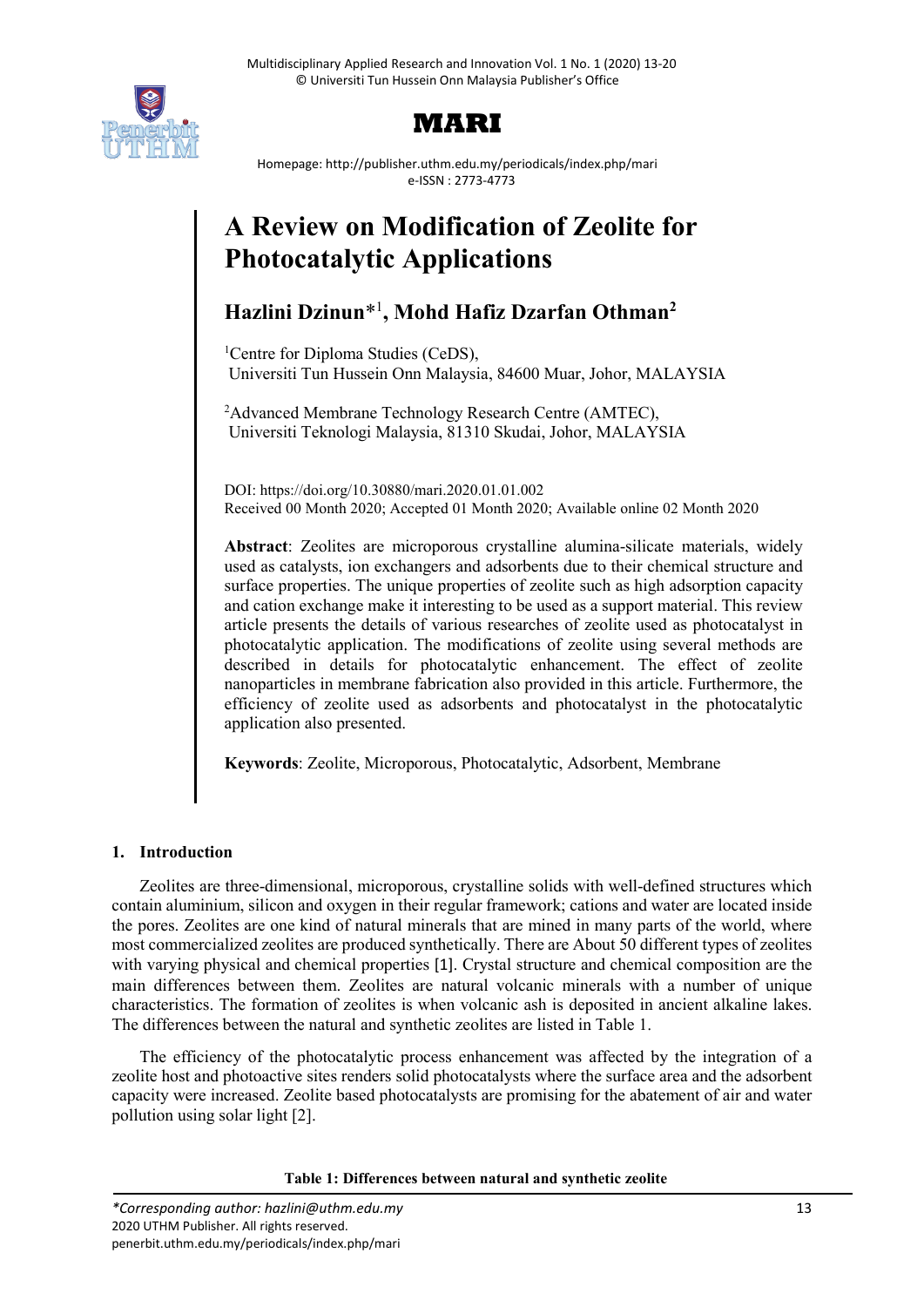|                              | <b>Natural</b>                                                         | <b>Synthetic</b>                                              |  |
|------------------------------|------------------------------------------------------------------------|---------------------------------------------------------------|--|
| <b>Manufacture</b>           | Processed from natural ore<br>bodies                                   | Manufactured from energy<br>consuming                         |  |
| Ratio silica : alumina       | Clinoptilolite 5:1                                                     | 1:1 (Most hydrophilic)                                        |  |
| <b>Type</b>                  | Clinoptilolite                                                         | A (Small pore zeolite)                                        |  |
|                              |                                                                        | ZSM-5 (Medium pore seolite)                                   |  |
|                              |                                                                        | Faujasite $(X$ and $Y)$ and<br>Mordenite (Large pore zeolite) |  |
| <b>Potential application</b> | Do not break down in mildly<br>acid environment.                       | Can break down in mildly acid<br>environment                  |  |
|                              | It has more acid resistant<br>silica to hold its structure<br>together |                                                               |  |

#### **2. Zeolite Fixed Photocatalyst**

New development has been made by Ma and co-workers in 2017 [3]. They developed a strategy for synthesizing eco-friendly photocatalysts using metal oxides serve as photocatalytically active sites and the zeolite micropores use as shape-selective sheath. As stated in Table 2,  $TiO<sub>2</sub>$  gives complete degradation of the phenol and aniline but not for chlorophyll. It is due to the conventional photocatalyst normally active for the degradation of most organic molecules. The undesirable degradation of chlorophyll occurs and decrease the about 50% of chrophyll concentration from the original values. However, the zeolite fixed photocatalyst (TiO<sub>2</sub>@S-1 and Pt/TiO<sub>2</sub>@S-1) indicates a very interesting result where the concentration of chlorophyll is basically constant over time. It may be due to the superior selectivity of zeolite fixed photocatalyst for the pollutants degradation because the zeolite sheath prohibits the access of chlorophyll to the  $TiO<sub>2</sub>$  nanoparticles.

The development of eco-friendly photocatalyst will be produced by combining the unique shape selectivity in the degradation with high stability of zeolite fixed photocatalysts. The growth of grasses over the photocatalysts with the observation from the color of leaves was investigated by Ma and coworkers in 2017. Surprisingly, after 20 days of testing, the grass basically kept green in the presence of phenol and aniline pollutants when the zeolite fixed catalysts were added in the system as shown in Figure 1. It had proved that the zeolite fixed catalysts might be harmless to the grass growth. They repeat experiments for many times but similar results were always achieved. They conclude that zeolite fixed catalysts could be regarded as eco-friendly photocatalysts with excellent selectivity for the degradation of pollutants with relatively small molecular sizes.

#### **Table 2: Percentage degradation of selected pollutants under UV and visible light irradiation under four different type of photocatalyst**

#### **UV light irradiation**

|                                    | Phenol            | Aniline           | Chlorophyll     |  |  |
|------------------------------------|-------------------|-------------------|-----------------|--|--|
| TiO <sub>2</sub>                   | $100\%$ (120 min) | $100\%$ (90 min)  | $50\%$ (90 min) |  |  |
| $TiO2(a)S-1$                       | $100\%$ (150 min) | $100\%$ (150 min) | $0\%$ (150 min) |  |  |
| Visible light irradiation (>400nm) |                   |                   |                 |  |  |
|                                    | Phenol            | Aniline           | Chlorophyll     |  |  |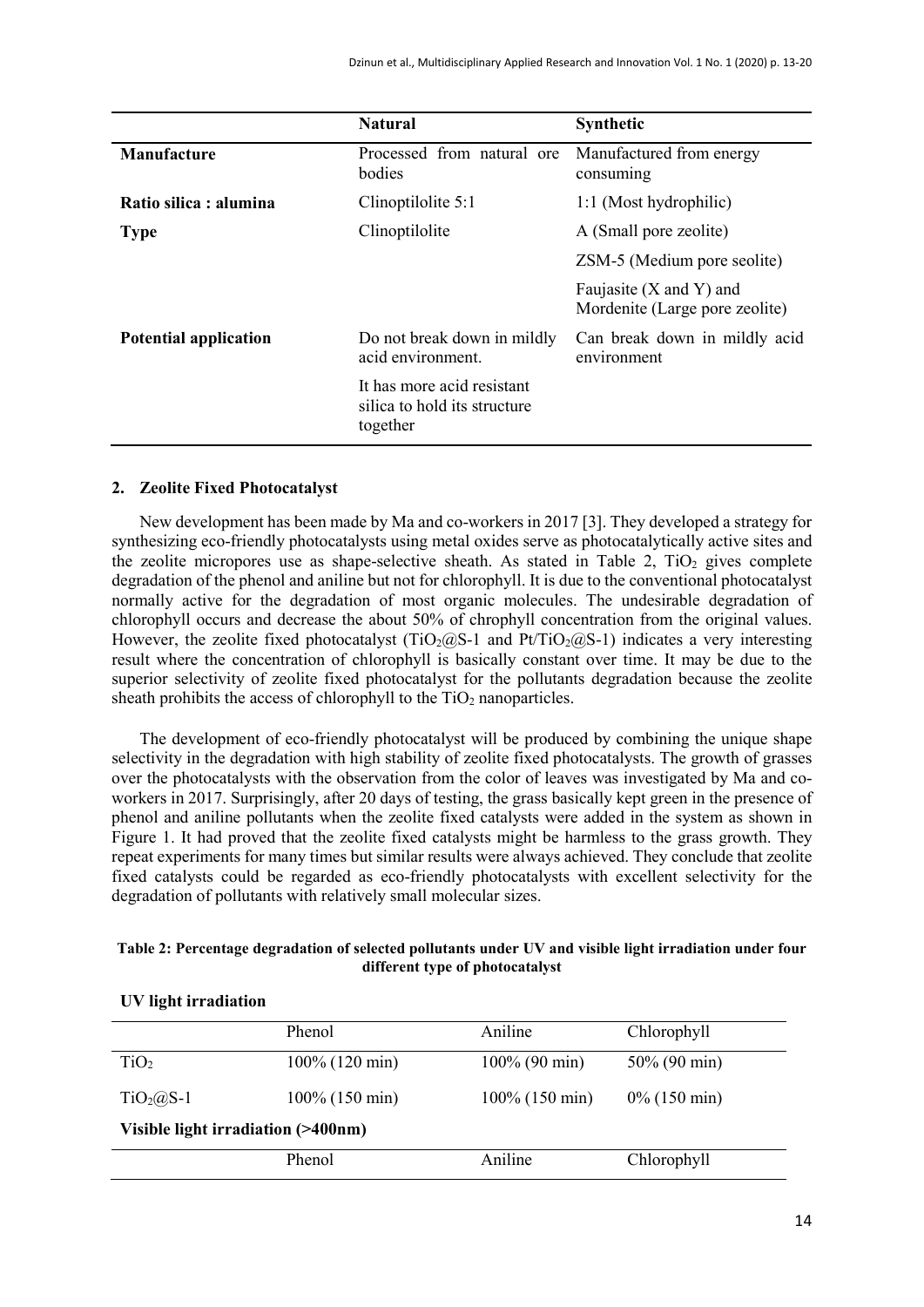| Pt/TiO <sub>2</sub> | $100\%$ (270 min) | $100\%$ (360 min) | $60\%$ (360 min) |
|---------------------|-------------------|-------------------|------------------|
| $Pt/TiO_2(a)S-1$    | $100\%$ (360 min) | $100\%$ (360 min) | $0\%$ (360 min)  |

\*S-1 represents zeolite



**Figure 1: Photographs of the grasses under different conditions [3]**

#### **3. Modification of Zeolite for Photocatalytic Enhancement**

Many researchers were discovered the capabilities of zeolite used as adsorbents and photocatalyst in the photocatalytic performance for suspension solution as listed in **Table 3**. As mentioned by Esmaili-Hafshejani and Nezamzadeh-Ejhieh in 2016 [4], the photodegradation efficiency was increased by using zeolites as catalyst due to the adsorption capacity of zeolites can cause to bring molecules of organic pollutant near the catalyst surface where hydroxyl and superoxide radicals produced.

There are two types of zeolite, which are synthetic and natural zeolites. Mostly, they are widely used as supported materials of semiconducting materials such as Ag halides [5], zinc oxide [6] and nickel [7] in order to enhance the photocatalytic activity. Admittedly, the sizes and shapes of zeolites could influence the zeolite properties and catalytic performances and subsequently enhanced the catalytic performance for many reactions [8].

Besides, zeolite also acts as preventing aggregation materials for the semiconductors which significantly increase the effective surface area. Additionally, the presence of Lewis acid-base sites in zeolite structure can cause to distribution of photogenerated electrons in zeolite framework which significantly decrease electron/holes recombination.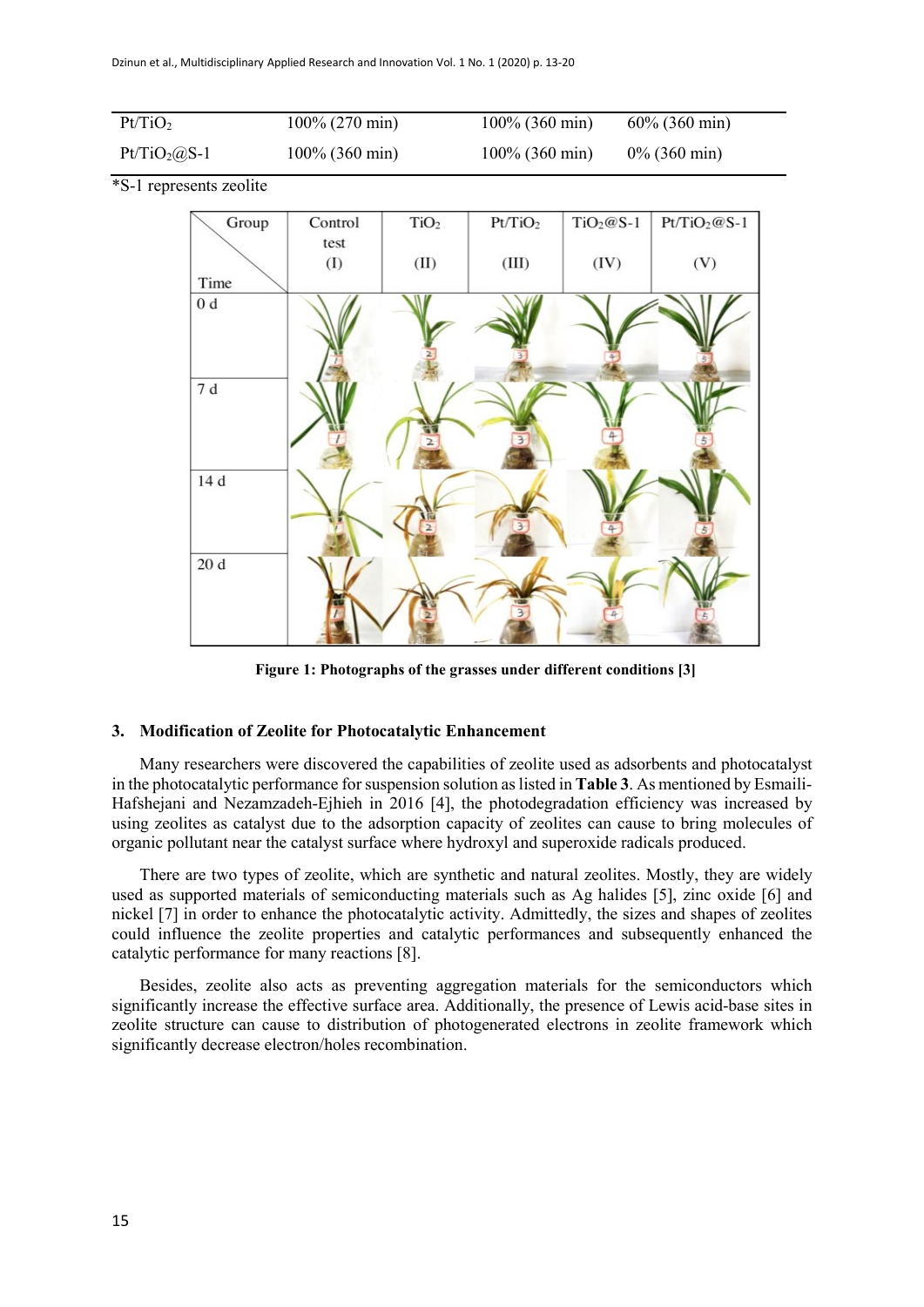| <b>Modification Method</b>                                                                     | Parameter                                                        | <b>Remarks</b>                                                                                                                                                                                                                                                                                                                                         | Ref.               |
|------------------------------------------------------------------------------------------------|------------------------------------------------------------------|--------------------------------------------------------------------------------------------------------------------------------------------------------------------------------------------------------------------------------------------------------------------------------------------------------------------------------------------------------|--------------------|
| Hydrolysis deposition method and<br>calcination crystallization process<br>Hydrothermal method | Effect of acid leaching<br>Different aluminium<br>sources        | High degradation rate due to higher surface area, more surface hydroxyl<br>groups and excellent dispersion effect of the acid leaching zeolite<br>Zeolite products prepared using aluminium isopropoxide could degraded<br>methylene blue (MB) dye with 85% and 100% within 180 and 110 min in the<br>presence of UV and $(UV+H_2O_2)$ , respectively. | $[9]$<br>$[10]$    |
| Solid state dispersion (SSD)<br>method                                                         | Amounts of TiO <sub>2</sub> doped<br>microporous zeolite SSZ-13  | With $60\%$ loading TiO <sub>2</sub> , H <sub>2</sub> generation enhanced for 3 times compare to P25<br>and degradation rate of MB was 96% within 2.5 h.                                                                                                                                                                                               | $[11]$             |
| Sol gel method                                                                                 | Series of TiO <sub>2</sub> /zeolites<br>catalysts                | An appropriate porous structure and framework of TiO2/ZSM-5 with Si/Al<br>ratio of 200 achieved the best catalytic activity which led to superior capacity<br>for benzene absorption and ozone decomposition.                                                                                                                                          | $[12]$             |
| Hydrothermal method                                                                            | Varying assistant reagent<br>and BiPO <sub>4</sub> nanoparticles | The optical properties and photocatalytic activities on the decoloration of MB<br>under UV light irradiation by using BiPO4/zeolite was influenced by the<br>morphology structure formed.                                                                                                                                                              | $[13]$             |
| Surface sprayed and intermixed<br>methods                                                      | Different dosages of Zeolite<br>fly ash bead $(ZFAB)/TiO2$       | The addition of ZFAB could improve the exposure degree of $TiO2$ particles in<br>cement matrix surface. The incorporation methods and dosages of ZFAB/TiO <sub>2</sub><br>was affected the exposure contents.                                                                                                                                          | $\lceil 14 \rceil$ |
| Modified procedure by Huang and<br>co-workers                                                  | Effect of acid alkali<br>pretreated on zeolite                   | Acid-alkaline pre-treatment and calcination at 200°C showed the best<br>performance attributed to its favourable surface structure and $TiO2$ content.                                                                                                                                                                                                 | $[15]$             |
| Zeolite Y treated using ammonium<br>acetate and ammonium fluoride                              | Compare with parent<br>zeolite and pristine $TiO2$               | The photocatalytic degradation of methyl orange achieved 92% and 7.6% by<br>using TiO <sub>2</sub> /treated zeolite and TiO <sub>2</sub> /parent zeolite only, respectively.                                                                                                                                                                           | $\lceil 16 \rceil$ |
| 1. Cold-impregnation method<br>2. In-situ method (hydrolysis)                                  | Fabricated nanosized<br>titanium/zeolite by different<br>method  | In-situ method showed the best characteristic properties of nanosized<br>titanium/zeolite for photocatalytic, adsorption and antibacterial.                                                                                                                                                                                                            | $\lceil 17 \rceil$ |

### **Table 3: Zeolite modification using various methods for photocatalytic enhancement**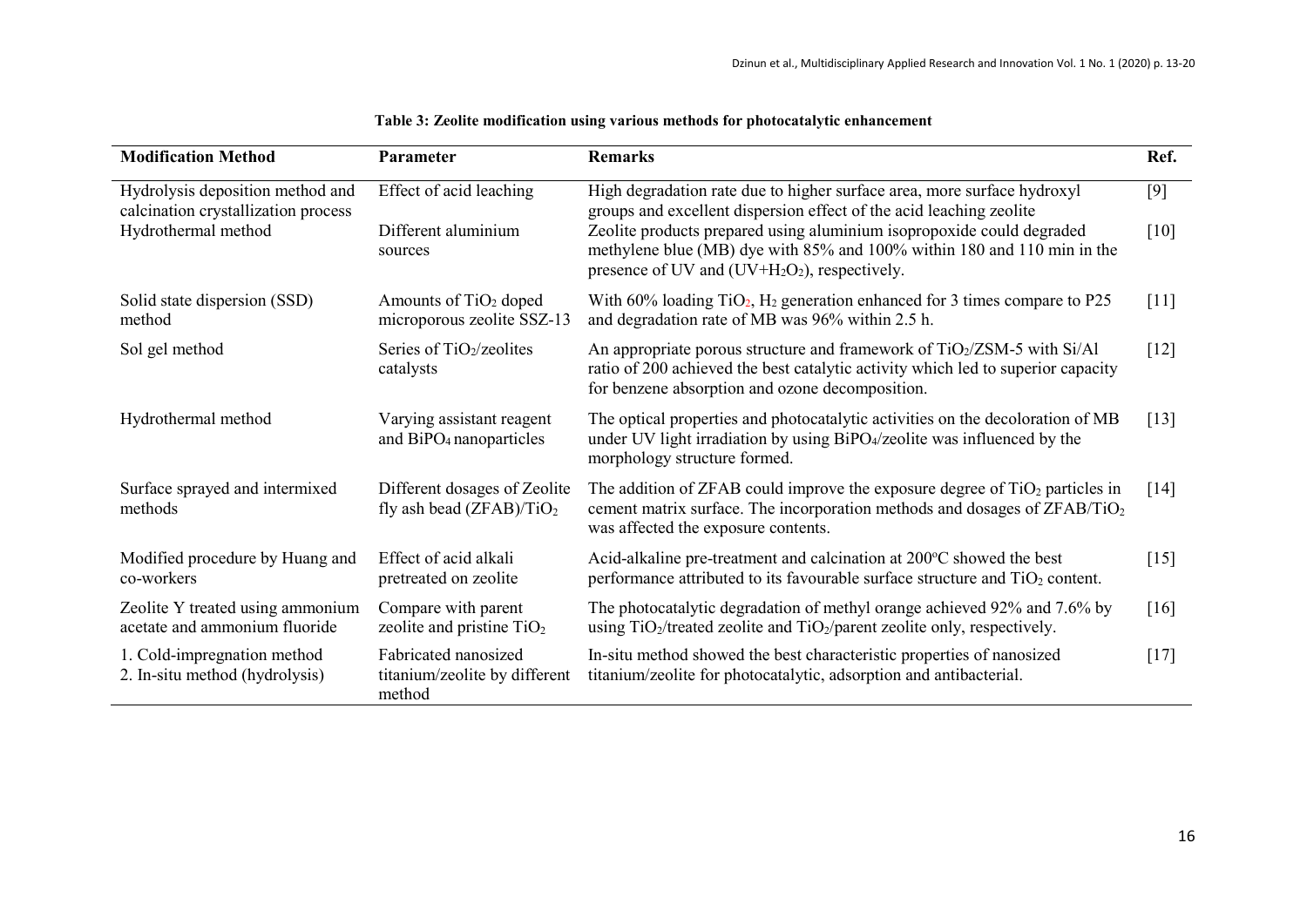#### **4. Zeolite in Membrane Fabrication**

Membrane fabrication was tailored by the selecting the appropriate fabrication methods. The addition of materials in the dope solution will affect membrane morphology and properties. Muntha, Kausar and Siddiq in 2016 reviewed the application and fabrication techniques of zeolite reinforced polymeric membranes. Their reviews only focused on four types of polymeric membranes which is polyimide, polysulfone, polycarbonate and mixed matrix membrane. The fabrication, procedure, working principle of zeolite reinforced polymeric membranes and the application in various areas such as medical, catalytic, gas separation and water purification have been discussed.

Saranya et al. [19] reported that the addition of zeolite nanoparticles up to 0.5wt% make a significant in the growth of membrane sublayer porosity. The increment of zeolite amount in the membrane matrix could lead to sublayer macrovoids growth. Moreover, the unique pore structure and sharp pore size distribution of zeolites can be used for membrane fabrication by incorporating them into a polymer for better performance by means of molecular sieving and selective adsorption.

The incorporation of a low-cost natural zeolites into membrane matrix could effectively remove cations and hydrocarbons from simulated SAGD produced water stream as proven by Adamaref et al., [20]. The integration of natural zeolite in hollow fiber membrane contactors for removing ammonia from domestic wastewater effluents was discovered by Sancho et al. [21] where zeolites provide a framework structure with micro and mesopores.

The lignin-zeolite composite nanofibers membrane properties such as the tensile strength, tensile modulus, hydrophilicity, permeability and separation factor were influenced by addition of 1wt% zeolite nanoparticles as revealed by Bahi et al., [8]. They mentioned that the improvement of mechanical properties such as strength and modulus of nano-fibrous membranes were achieved by the addition of an appropriate zeolite nanoparticles dispersed uniformly in the lignin nanofibers suppressed the macrovoids and improved the interaction between inorganic particles and polymers.

Asvadi et al. in 2017 [22] fabricated a multi-layer zeolite X/ polyvinyl alcohol (PVA)/ polyethersulfone (PES) membrane via electro-spraying of nano zeolite X particles with varying zeolite layer thickness (2.5, 5.0, 10.0µm) and concentration (2.5, 5 and 7.5wt%). They also varied the PVA layer thickness in order to increase the surface energy and adhesion of the inorganic layer. They found out that the hydrophilicity of multi-layer membranes increased with the addition of zeolite particles due to the active site in the zeolite X and leads to higher permeation flux through the membrane. As depicted in **Figure 2a**, three different layers of prepared membrane were formed and the zeolite layer as the selective top layer completely covered the whole membrane surface (**Figure 2b**).



 **Figure 2: (a) The cross section and (b) top surface of multi-layer nano zeolite X/PVA/PES membrane [22]**

As proven by Dzinun et al., 2019 [23], clinoptilolite (TCP) can be integrated with titanium dioxide (TiO2) to produce photocatalyst in powder form using solid state dispersion method (SSD). They embedded TiO<sub>2</sub>/TCP composite photocatalyst powder at the outer layer of dual layer hollow fiber (DLHF) membrane via single step co-spinning process. They mentioned that the presence of TCP at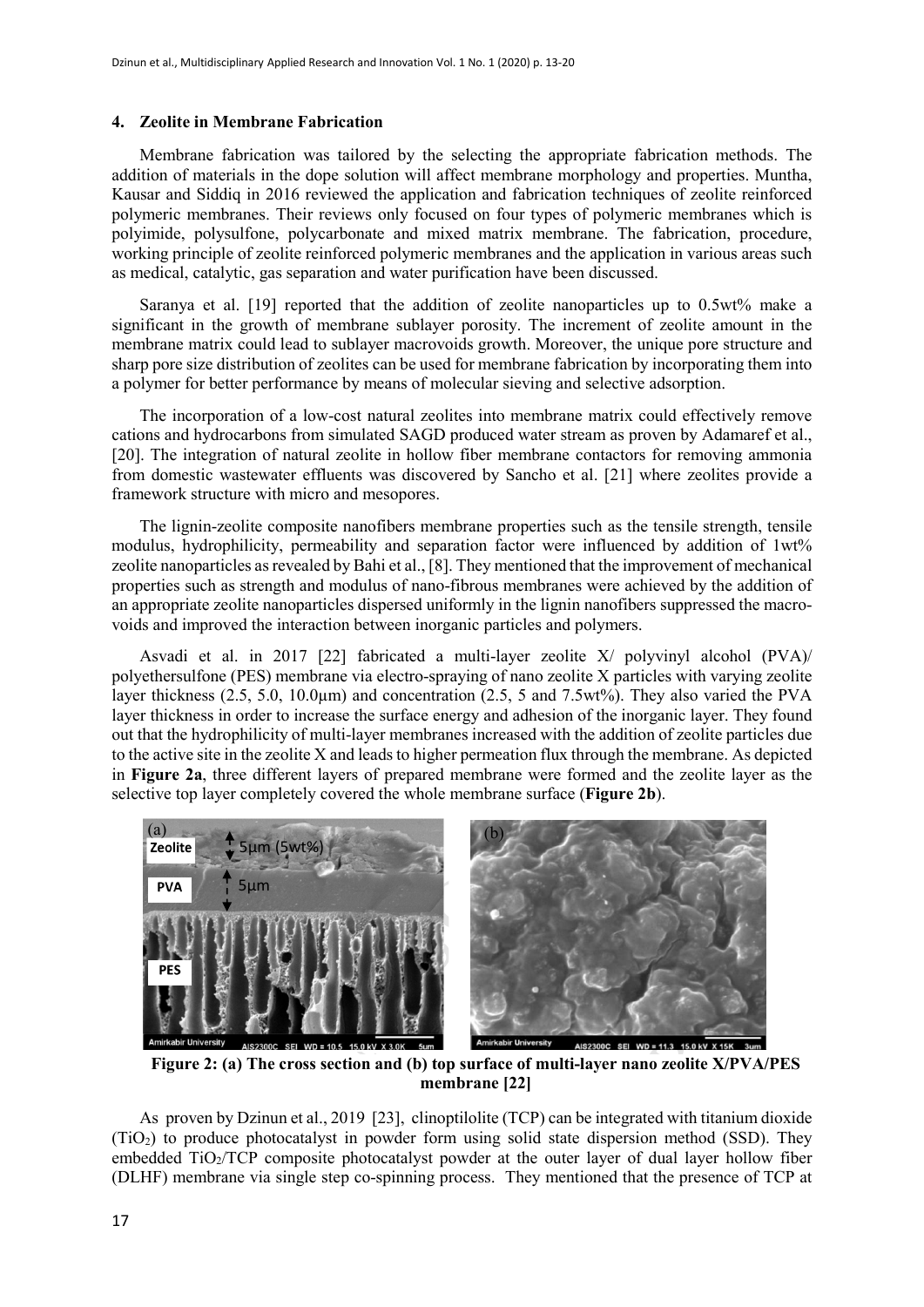the outer layer could increase the thickness of DLHF –TCP membranes due to large particle size of TCP.

#### **5. Zeolite Performance in Photocatalytic Application**

Nassar & Abdelrahman in 2017 found out that the prepared zeolite nanostructures could be simultaneously used as adsorbents and photocatalysts for the methylene blue (MB) removal [10]. The prepared zeolite nanostructures using sodium aluminate achieved 100% degradation within 180 min in the absence of  $H_2O_2$ . Besides, the enhancement of photocatalytic activity achieved by the addition of acid leaching in  $TiO<sub>2</sub>/zeolite$  composite preparation.

Clinoptilolite incorporated in thin film nanocomposites (TFN) with embedded into polyamide (PA) layer of reverse osmosis (RO) membranes. Taking the hydrophilic properties of clinoptilite, the water flux improved without an intensive loss of salt rejection under high pressure during RO process [24]. Rezaei and Mehrnia in 2014 investigated the effects of clinoptilolite addition on sludge characteristics, fouling mitigation and nutrient removal in a membrane bioreactor (MBR) [25].

Besides, clinoptilolite also incorporated with  $TiO<sub>2</sub>$  nanoparticles to produce  $TiO<sub>2</sub>/TCP$  composite photocatalyst and then embedded at the outer layer of DLHF membranes for photocatalytic applications [23]. From their results, it can be concluded that TCP have the capability to improve the photocatalytic performance and increased the pollutant removal and permeability of DLHF membrane as well.

#### **6. Conclusion**

This review presents the results based upon zeolite as support materials, and functionally as adsorbents and photocatalyst in the photocatalytic applications. Most of the researchers also tried to modify zeolite using various methods in order to enhance the photocatalytic performances. Distinctly, the addition of zeolite in membrane fabrication could improve the membrane properties and subsequently increased the membrane performances. Thus, it can be concluded that zeolite can be effectively used for photocatalytic applications by incorporating with other materials and membrane properties enhancement.

#### **Acknowledgement**

This research was made possible by funding from research grant number K168 Fundamental Research Grant Scheme for Research Acculturation of Early Career Researchers (FRGS-RACER) provided by the Ministry of Higher Education Malaysia and Universiti Tun Hussein Onn Malaysia (UTHM) Tier 1 Grant (H244). The authors would also like to thank the Research Management Centre, UTHM for their technical support.

#### **References**

- [1] "A zeolite's three-dimensional structure is built up by linking together silicate [SiO4I4- and aluminate [A10415- tetrahedra (Figure 2. la), by the sharing of oxygen atoms at all four corners.," *Representations*, pp. 230–241.
- [2] A. Corma and H. Garcia, "Zeolite-based photocatalysts," *Chem. Commun.*, no. 13, p. 1443, 2004.
- [3] R. Ma, L. Wang, S. Wang, C. Wang, and F. S. Xiao, "Eco-friendly photocatalysts achieved by zeolite fixing," *Appl. Catal. B Environ.*, vol. 212, pp. 193–200, 2017.
- [4] J. Esmaili-Hafshejani and A. Nezamzadeh-Ejhieh, "Increased photocatalytic activity of Zn(II)/Cu(II) oxides and sulfides by coupling and supporting them onto clinoptilolite nanoparticles in the degradation of benzophenone aqueous solution," *J. Hazard. Mater.*, vol. 316, pp. 194–203, 2016.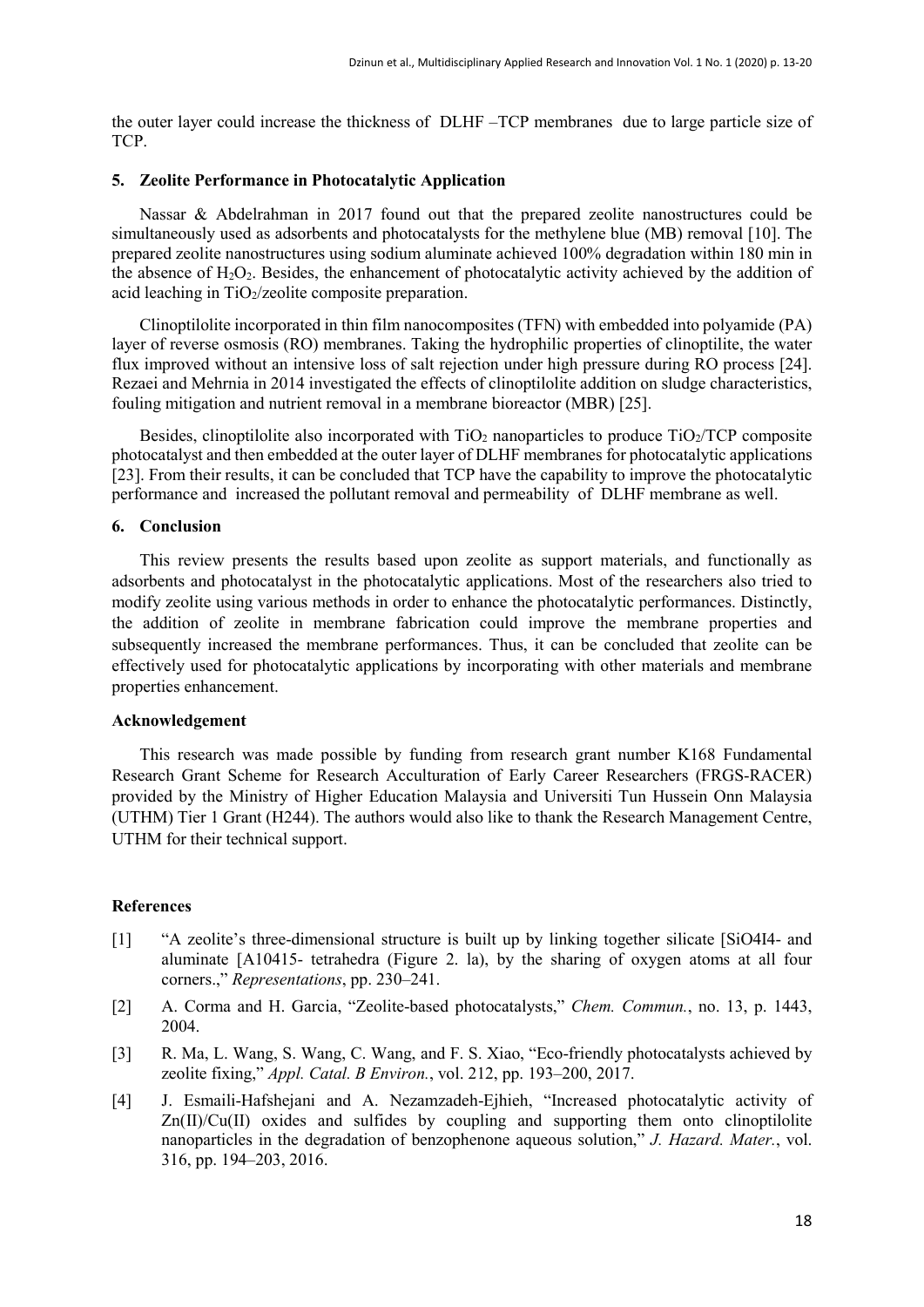- [5] S. Jafari and A. Nezamzadeh-Ejhieh, "Supporting of coupled silver halides onto clinoptilolite nanoparticles as simple method for increasing their photocatalytic activity in heterogeneous photodegradation of mixture of 4-methoxy aniline and 4-chloro-3-nitro aniline," *J. Colloid Interface Sci.*, vol. 490, no. 2017, pp. 478–487, 2017.
- [6] M. Bahrami and A. Nezamzadeh-Ejhieh, "Effect of the supported ZnO on clinoptilolite nanoparticles in the photodecolorization of semi-real sample bromothymol blue aqueous solution," *Mater. Sci. Semicond. Process.*, vol. 30, no. 2015, pp. 275–284, 2015.
- [7] M. H. Sheikh-Mohseni and A. Nezamzadeh-Ejhieh, "Modification of carbon paste electrode with Ni-clinoptilolite nanoparticles for electrocatalytic oxidation of methanol," *Electrochim. Acta*, vol. 147, no. 2014, pp. 572–581, 2014.
- [8] A. Bahi, J. Shao, M. Mohseni, and F. K. Ko, "Membranes based on electrospun lignin-zeolite composite nanofibers," *Sep. Purif. Technol.*, vol. 187, no. 2017, pp. 207–213, 2017.
- [9] G. Zhang, A. Song, Y. Duan, and S. Zheng, "Enhanced photocatalytic activity of TiO 2 /zeolite composite for abatement of pollutants," *Microporous Mesoporous Mater.*, vol. 255, no. 2018, pp. 61–68, 2018.
- [10] M. Y. Nassar and E. A. Abdelrahman, "Hydrothermal tuning of the morphology and crystallite size of zeolite nanostructures for simultaneous adsorption and photocatalytic degradation of methylene blue dye," *J. Mol. Liq.*, vol. 242, pp. 364–374, 2017.
- [11] Y. Wang, J. Chen, X. Lei, and Y. Ren, "Preparation of microporous zeolites TiO2/SSZ-13 composite photocatalyst and its photocatalytic reactivity," *Microporous Mesoporous Mater.*, vol. 250, no. 2017, pp. 9–17, 2017.
- [12] H. Huang *et al.*, "Photocatalytic Oxidation of Gaseous Benzene under VUV Irradiation over TiO2/Zeolites Catalysts," *Catal. Today*, vol. 281, no. 2017, pp. 649–655, 2017.
- [13] H. Yu, T. Cui, and Z. Liu, "Photocatalytic activity of different morphology BiPO4 supported on zeolite," *J. Energy Chem.*, vol. 25, no. 4, pp. 621–626, 2016.
- [14] L. Yang, F. Wang, D. Du, P. Liu, W. Zhang, and S. Hu, "Enhanced photocatalytic efficiency and long-term performance of TiO2 in cementitious materials by activated zeolite fly ash bead carrier," *Constr. Build. Mater.*, vol. 126, pp. 886–893, 2016.
- [15] D. Kanakaraju, J. Kockler, C. A. Motti, B. D. Glass, and M. Oelgemöller, "Titanium dioxide/zeolite integrated photocatalytic adsorbents for the degradation of amoxicillin," *Appl. Catal. B Environ.*, vol. 166–167, no. 2015, pp. 45–55, 2015.
- [16] K. Guesh, C. Márquez-Álvarez, Y. Chebude, and I. Díaz, "Enhanced photocatalytic activity of supported TiO2 by selective surface modification of zeolite y," *Appl. Surf. Sci.*, vol. 378, no. 2016, pp. 473–478, 2016.
- [17] E. Domoroshchina, G. Kravchenko, and G. Kuz'micheva, "Nanocomposites of zeolite– titanium(IV) oxides: Preparation, characterization, adsorption, photocatalytic and bactericidal properties," *J. Cryst. Growth*, vol. 468, no. February, pp. 199–203, 2017.
- [18] S. T. Muntha, A. Kausar, and M. Siddiq, "A Review on Zeolite Reinforced Polymeric Membranes: Salient Features and Applications," *Polym. Plast. Technol. Eng.*, vol. 2559, no. July, p. 03602559.2016.1185631, 2016.
- [19] R. Saranya, G. Arthanareeswaran, A. F. Ismail, N. L. Reddy, M. V. Shankar, and J. Kweon, "Efficient rejection of organic compounds using functionalized ZSM-5 incorporated PPSU mixed matrix membrane," *RSC Adv.*, vol. 7, no. 25, pp. 15536–15552, 2017.
- [20] S. Adamaref, W. An, M. O. Jarligo, T. Kuznicki, and S. M. Kuznicki, "Natural clinoptilolite composite membranes on tubular stainless steel supports for water softening," *Water Sci. Technol.*, vol. 70, no. 8, pp. 1412–1418, 2014
- [21] I. Sancho, E. Licon, C. Valderrama, N. de Arespacochaga, S. López-Palau, and J. L. Cortina,